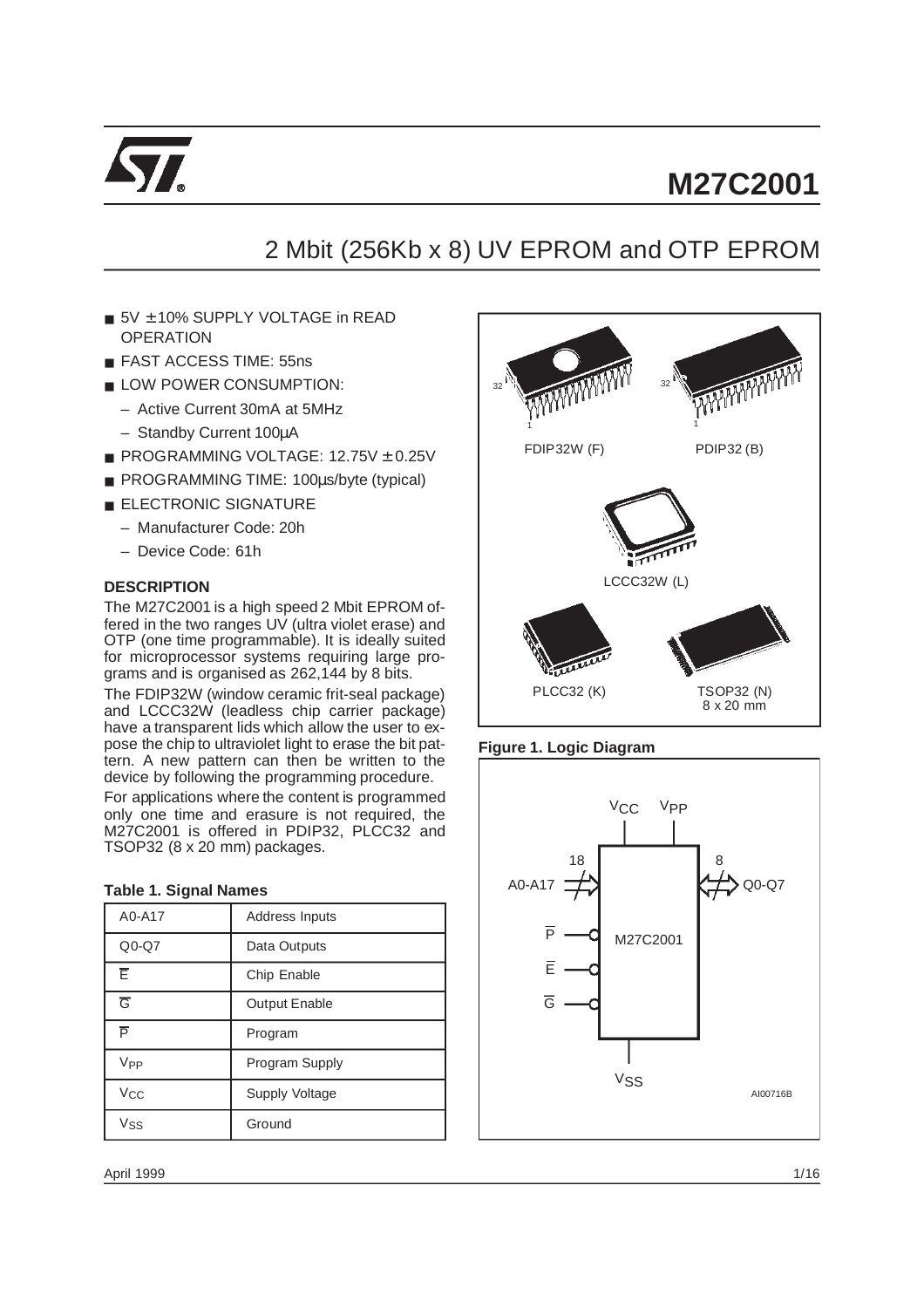

**Figure 2C. TSOP Pin Connections**







The operationg modes of the M27C2001 are listed in the Operating Modes table. A single power supply is required in the read mode. All inputs are TTL levels except for V<sub>PP</sub> and 12V on A9 for Electronic Signature.

# **Read Mode**

The M27C2001 has two control functions, both of which must be logically active in order to obtain data at the outputs. Chip Enable  $(\overline{E})$  is the power control and should be used for device selection. Output Enable  $(\overline{G})$  is the output control and should be used to gate data to the output pins, independent of device selection. Assuming that the addresses are stable, the address access time  $(t_{AVOV})$  is equal to the delay from  $\overline{E}$  to output  $(t_{ELOV})$ . Data is available at the output after a delay of t<sub>GLOV</sub> from the falling edge of  $\overline{G}$ , assuming that E has been low and the addresses have been stable for at least tAVQV-tGLQV.

# **Standby Mode**

The M27C2001 has a standby mode which reduces the supply current from 30mA to 100µA. The M27C2001 is placed in the standby mode by applying a CMOS high signal to the  $\overline{E}$  input. When in the standby mode, the outputs are in a high impedance state, independent of the  $\overline{G}$  input.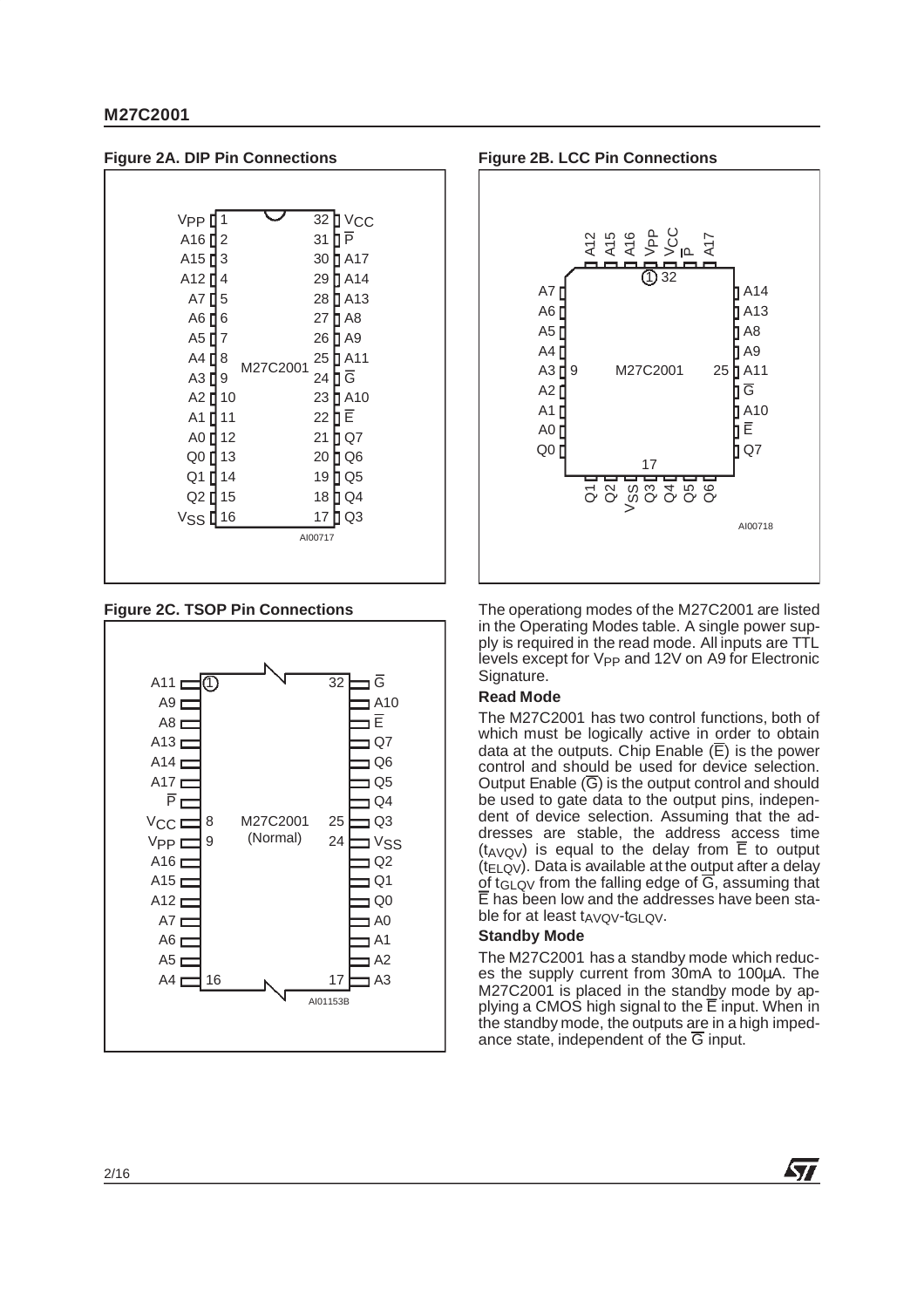| Symbol                  | <b>Parameter</b>                             | Value        | <b>Unit</b>  |
|-------------------------|----------------------------------------------|--------------|--------------|
| TA                      | Ambient Operating Temperature <sup>(3)</sup> | $-40$ to 125 | $^{\circ}$ C |
| T <sub>BIAS</sub>       | <b>Temperature Under Bias</b>                | $-50$ to 125 | $^{\circ}$ C |
| <b>T</b> <sub>STG</sub> | Storage Temperature                          | $-65$ to 150 | $^{\circ}$ C |
| $V_{10}$ <sup>(2)</sup> | Input or Output Voltage (except A9)          | $-2$ to $7$  |              |
| $V_{\rm CC}$            | Supply Voltage                               | $-2$ to $7$  |              |
| $V_{A9}$ (2)            | A9 Voltage                                   | $-2$ to 13.5 |              |
| V <sub>PP</sub>         | Program Supply Voltage                       | $-2$ to 14   |              |

**Table 2. Absolute Maximum Ratings (1)**

Note: 1. Except for the rating "Operating Temperature Range", stresses above those listed in the Table "Absolute Maximum Ratings" may cause permanent damage to the device. These are stress ratings only and operation of the device at these or any other conditions above those indicated in the Operating sections of this specification is not implied. Exposure to Absolute Maximum Rating conditions for extended periods may affect device reliability. Refer also to the STMicroelectronics SURE Program and other relevant quality documents.

2. Minimum DC voltage on Input or Output is –0.5V with possible undershoot to –2.0V for a period less than 20ns. Maximum DC voltage on Output is  $V_{\text{CC}} +0.5V$  with possible overshoot to  $V_{\text{CC}} +2V$  for a period less than 20ns.

3. Depends on range.

#### **Table 3. Operating Modes**

| <b>Mode</b>          | Ē                    | $\overline{G}$  | $\overline{P}$        | A9       | <b>V<sub>PP</sub></b>              | $Q0-Q7$  |
|----------------------|----------------------|-----------------|-----------------------|----------|------------------------------------|----------|
| Read                 | $V_{IL}$             | $V_{IL}$        | X                     | X        | V <sub>CC</sub> or V <sub>SS</sub> | Data Out |
| Output Disable       | $V_{IL}$             | V <sub>IH</sub> | X                     | X        | V <sub>CC</sub> or V <sub>SS</sub> | $Hi-Z$   |
| Program              | $V_{IL}$             | V <sub>IH</sub> | V <sub>II</sub> Pulse | X        | V <sub>PP</sub>                    | Data In  |
| Verify               | VIL                  | VIL             | <b>V<sub>IH</sub></b> | X        | <b>V<sub>PP</sub></b>              | Data Out |
| Program Inhibit      | V <sub>IH</sub>      | X               | X                     | $\times$ | V <sub>PP</sub>                    | Hi-Z     |
| Standby              | V <sub>IH</sub><br>X |                 | X                     | X        | V <sub>CC</sub> or V <sub>SS</sub> | $Hi-Z$   |
| Electronic Signature | $V_{IL}$             | $V_{IL}$        | V <sub>IH</sub>       | $V_{ID}$ | $V_{\rm CC}$                       | Codes    |

Note:  $X = V_H$  or  $V_H$ ,  $V_H = 12V \pm 0.5V$ .

#### **Table 4. Electronic Signature**

| <b>Identifier</b>   | A0       | Q <sub>7</sub> | Q <sub>6</sub> | Q <sub>5</sub> | Q4 | Q3 | Q <sub>2</sub> | Q <sub>1</sub> | Q0 | <b>Hex Data</b> |
|---------------------|----------|----------------|----------------|----------------|----|----|----------------|----------------|----|-----------------|
| Manufacturer's Code | $V_{IL}$ |                |                |                |    |    |                |                |    | 20h             |
| Device Code         | Vін      |                |                |                |    |    |                |                |    | 61h             |

#### **Two Line Output Control**

Because EPROMs are usually used in larger memory arrays, this product features a 2 line control function which accommodates the use of multiple memory connection. The two line control function allows:

a. the lowest possible memory power dissipation,

b. complete assurance that output bus contention will not occur.

For the most efficient use of these two control lines, E should be decoded and used as the primary device selecting function, while  $\overline{G}$  should be made a common connection to all devices in the array and connected to the READ line from the system control bus. This ensures that all deselected memory devices are in their low power standby mode and that the output pins are only active when data is required from a particular memory device.

**S77**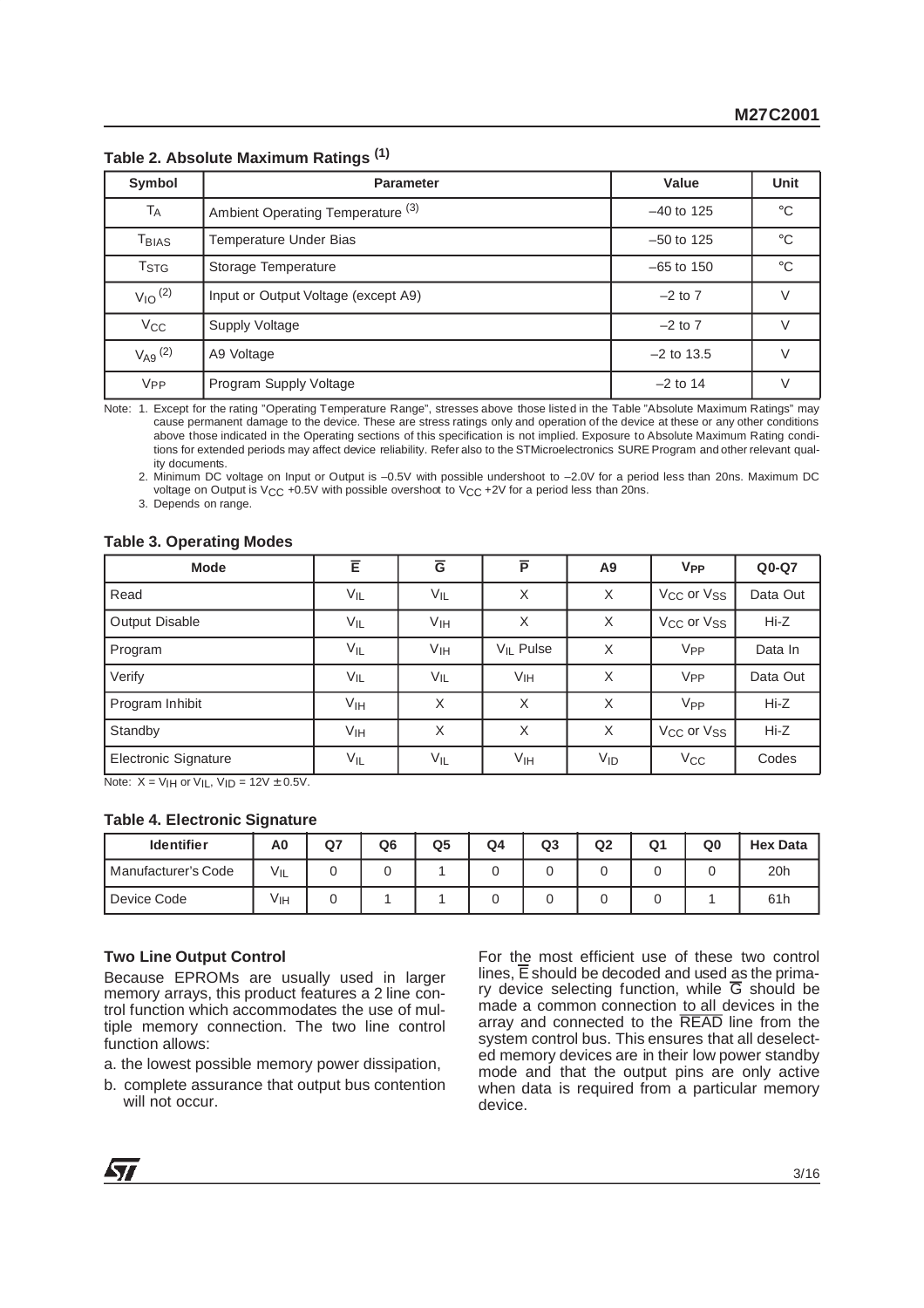|  |  | <b>Table 5. AC Measurement Conditions</b> |  |
|--|--|-------------------------------------------|--|
|--|--|-------------------------------------------|--|

|                                       | <b>High Speed</b> | <b>Standard</b>  |
|---------------------------------------|-------------------|------------------|
| Input Rise and Fall Times             | $\leq 10$ ns      | $\leq$ 20ns      |
| Input Pulse Voltages                  | $0$ to $3V$       | $0.4V$ to $2.4V$ |
| Input and Output Timing Ref. Voltages | 1.5V              | $0.8V$ and $2V$  |

#### **Figure 3. AC Testing Input Output Waveform**





# **Table 6. Capacitance**  $^{(1)}$  **(T<sub>A</sub> = 25 °C, f = 1 MHz)**

| Symbol          | <b>Parameter</b>          | <b>Test Condition</b> | Min | <b>Max</b> | Unit |
|-----------------|---------------------------|-----------------------|-----|------------|------|
| С <sub>IN</sub> | Input Capacitance         | $V_{IN} = 0V$         |     |            | pF   |
| COUT            | <b>Output Capacitance</b> | $V_{\text{OUT}} = 0V$ |     | 12         | рF   |

Note: 1. Sampled only, not 100% tested.

#### **System Considerations**

The power switching characteristics of Advanced CMOS EPROMs require careful decoupling of the devices. The supply current,  $I_{CC}$ , has three segments that are of interest to the system designer: the standby current level, the active current level, and transient current peaks that are produced by the falling and rising edges of  $\overline{E}$ . The magnitude of the transient current peaks is dependent on the capacitive and inductive loading of the device at the output.

The associated transient voltage peaks can be suppressed by complying with the two line output control and by properly selected decoupling capacitors. It is recommended that a 0.1µF ceramic capacitor be used on every device between V<sub>CC</sub> and  $V_{SS}$ . This should be a high frequency capacitor of low inherent inductance and should be placed as close to the device as possible. In addition, a 4.7µF bulk electrolytic capacitor should be used between  $V_{CC}$  and  $V_{SS}$  for every eight devices. The bulk capacitor should be located near the power supply connection point. The purpose of the bulk capacitor is to overcome the voltage drop caused by the inductive effects of PCB traces.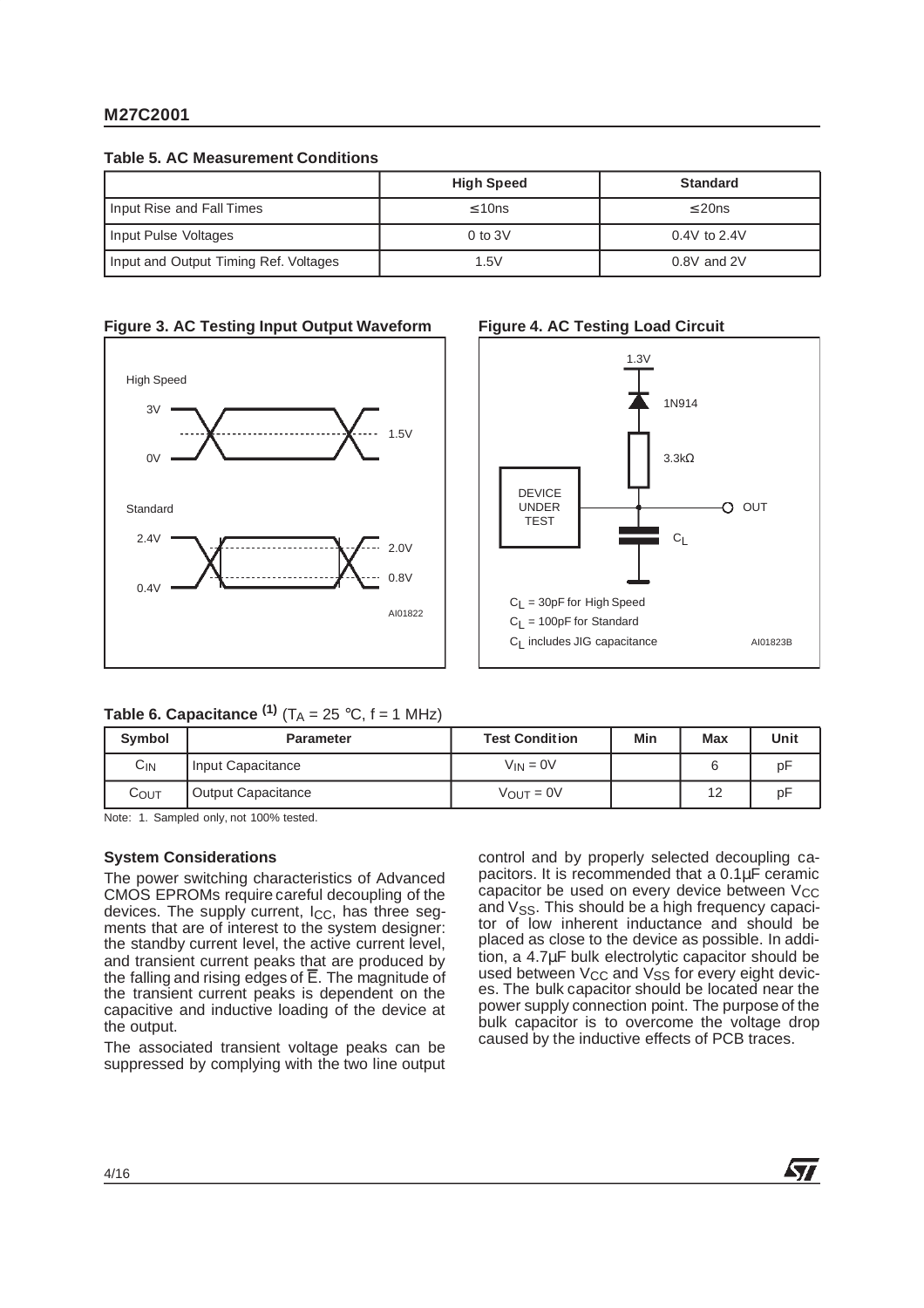# **Table 7. Read Mode DC Characteristics (1)**

(TA = 0 to 70 °C or –40 to 85 °C;  $V_{CC}$  = 5V  $\pm$  5% or 5V  $\pm$  10%; V<sub>PP</sub> = V<sub>CC</sub>)

| Symbol                | <b>Parameter</b>              | <b>Test Condition</b>                                                                        | <b>Min</b>          | <b>Max</b>   | <b>Unit</b> |
|-----------------------|-------------------------------|----------------------------------------------------------------------------------------------|---------------------|--------------|-------------|
| Iц.                   | Input Leakage Current         | $0V \leq V_{IN} \leq V_{CC}$                                                                 |                     | ±10          | μA          |
| <b>ILO</b>            | Output Leakage Current        | $0V \leq V_{\text{OUT}} \leq V_{\text{CC}}$                                                  |                     | ±10          | μA          |
| $_{\rm lcc}$          | <b>Supply Current</b>         | $\overline{E}$ = $V_{IL}$ , $\overline{G}$ = $V_{IL}$ ,<br>$I_{\text{OUT}} = 0$ mA, f = 5MHz |                     | 30           | mA          |
| $_{\text{ICC1}}$      | Supply Current (Standby) TTL  | $\overline{E}$ = $V_{\text{IH}}$                                                             |                     | 1            | mA          |
| $I_{CC2}$             | Supply Current (Standby) CMOS | $\overline{E}$ > V <sub>CC</sub> – 0.2V                                                      |                     | 100          | μA          |
| <b>I</b> pp           | Program Current               | $V_{PP} = V_{CC}$                                                                            |                     | 10           | μA          |
| $V_{IL}$              | Input Low Voltage             |                                                                                              | $-0.3$              | 0.8          | $\vee$      |
| $V_{\text{IH}}^{(2)}$ | Input High Voltage            |                                                                                              | 2                   | $V_{CC} + 1$ | $\vee$      |
| VOL                   | <b>Output Low Voltage</b>     | $I_{\Omega I} = 2.1 \text{mA}$                                                               |                     | 0.4          | $\vee$      |
| VOH                   | Output High Voltage TTL       | $I_{OH} = -400\mu A$                                                                         | 2.4                 |              | $\vee$      |
|                       | Output High Voltage CMOS      | $I_{OH} = -100 \mu A$                                                                        | $V_{\rm CC}$ – 0.7V |              | V           |

Note: 1. V<sub>CC</sub> must be applied simultaneously with or before V<sub>PP</sub> and removed simultaneously or after V<sub>PP</sub>. 2. Maximum DC voltage on Output is V<sub>CC</sub> +0.5V.

# **Table 8A. Read Mode AC Characteristics (1)**

(TA = 0 to 70 °C or –40 to 85 °C;  $V_{CC}$  = 5V  $\pm$  5% or 5V  $\pm$  10%;  $V_{PP}$  = V<sub>CC</sub>)

|                           |                  |                                                   |                                                       | M27V2001   |             |             |            |                |            |            |            |      |
|---------------------------|------------------|---------------------------------------------------|-------------------------------------------------------|------------|-------------|-------------|------------|----------------|------------|------------|------------|------|
| Symbol                    | Alt              | <b>Parameter</b>                                  | <b>Test Condition</b>                                 |            | $-55^{(3)}$ |             | $-70$      | -80            |            | $-90$      |            | Unit |
|                           |                  |                                                   |                                                       | <b>Min</b> | <b>Max</b>  | Min         | <b>Max</b> | Min            | <b>Max</b> | <b>Min</b> | <b>Max</b> |      |
| t <sub>AVQV</sub>         | t <sub>ACC</sub> | Address Valid to<br>Output Valid                  | $\overline{E}$ = $V_{IL}$ , $\overline{G}$ = $V_{IL}$ |            | 55          |             | 70         |                | 80         |            | 90         | ns   |
| t <sub>ELQV</sub>         | $t_{\text{CE}}$  | Chip Enable Low to<br><b>Output Valid</b>         | $\overline{G} = V_{IL}$                               |            | 55          |             | 70         |                | 80         |            | 90         | ns   |
| t <sub>GLQV</sub>         | toe              | Output Enable Low<br>to Output Valid              | $\overline{\mathsf{E}}=\mathsf{V}_{\mathsf{IL}}$      |            | 30          |             | 35         |                | 40         |            | 40         | ns   |
| $t_{EHQZ}$ <sup>(2)</sup> | $t_{\text{DF}}$  | Chip Enable High to<br>Output Hi-Z                | $\overline{G} = V_{IL}$                               | $\Omega$   | 30          | $\Omega$    | 30         | $\Omega$       | 30         | $\Omega$   | 30         | ns   |
| $t_{GHQZ}$ <sup>(2)</sup> | t <sub>DF</sub>  | Output Enable High<br>to Output Hi-Z              | $\overline{E} = V_{IL}$                               | $\Omega$   | 30          | $\Omega$    | 30         | $\Omega$       | 30         | $\Omega$   | 30         | ns   |
| t <sub>AXQX</sub>         | toh              | Address Transition to<br><b>Output Transition</b> | $\overline{E}$ = $V_{IL}$ , $\overline{G}$ = $V_{IL}$ | $\Omega$   |             | $\mathbf 0$ |            | $\overline{0}$ |            | 0          |            | ns   |

Note: 1. Vcc must be applied simultaneously with or before Vpp and removed simultaneously or after Vpp.

2. Sampled only, not 100% tested.

3. In case of 45ns speed see High Speed AC measurament conditions.

$$
\overline{\mathbf{M}}
$$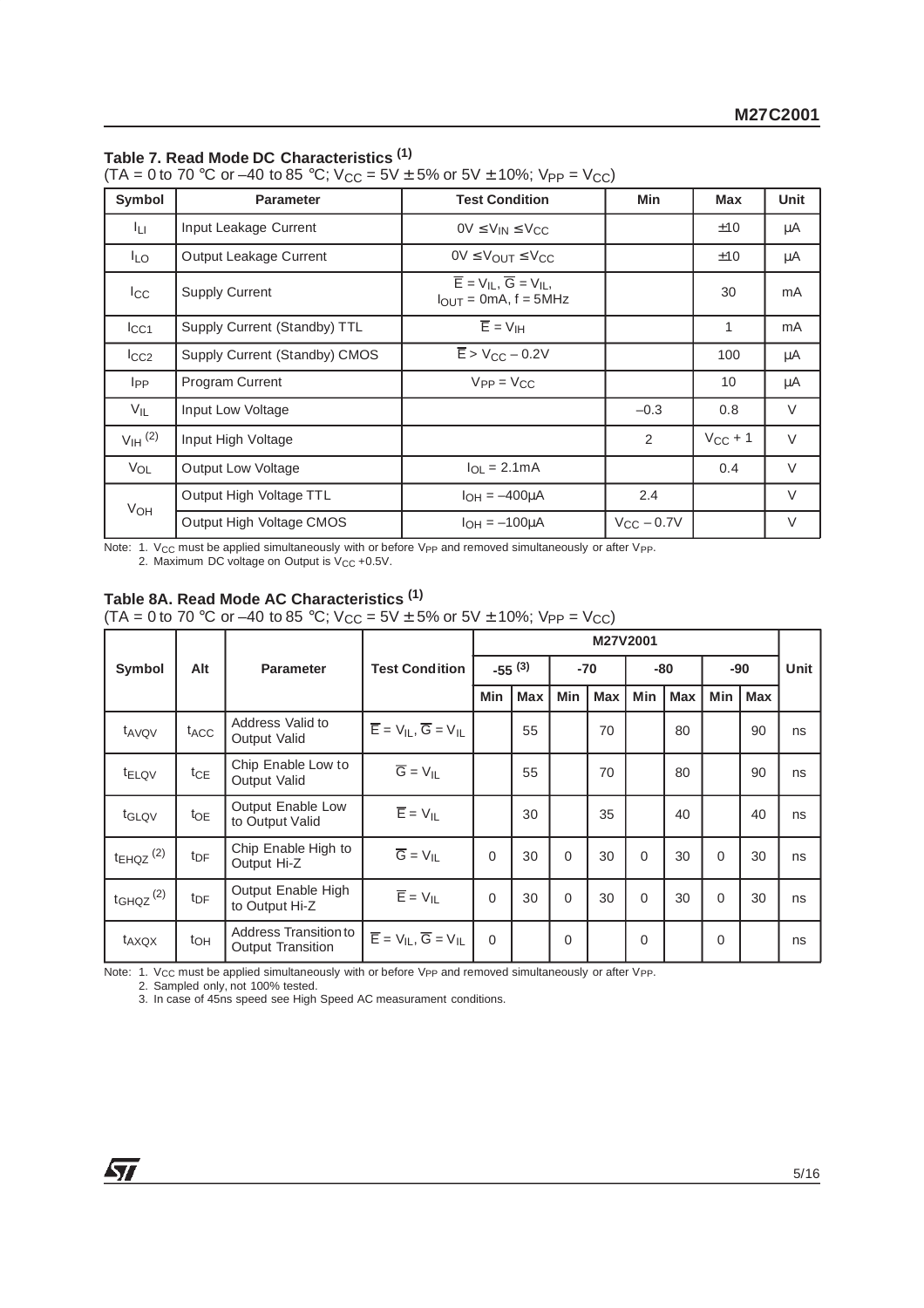# **Table 8B. Read Mode AC Characteristics (1)**

(TA = 0 to 70 °C or –40 to 85 °C;  $V_{CC}$  = 5V  $\pm$  5% or 5V  $\pm$  10%;  $V_{PP}$  = V<sub>CC</sub>)

|                           |                  |                                                   |                                                                                                      | M27V2001   |            |          |            |               |            |             |
|---------------------------|------------------|---------------------------------------------------|------------------------------------------------------------------------------------------------------|------------|------------|----------|------------|---------------|------------|-------------|
| Symbol                    | Alt              | <b>Parameter</b>                                  | <b>Test Condition</b>                                                                                |            | $-10$      |          | $-12$      | $-15/-20/-25$ |            | <b>Unit</b> |
|                           |                  |                                                   |                                                                                                      | <b>Min</b> | <b>Max</b> | Min      | <b>Max</b> | Min           | <b>Max</b> |             |
| t <sub>AVQV</sub>         | t <sub>ACC</sub> | Address Valid to Output<br>Valid                  | $\overline{\mathsf{E}} = \mathsf{V}_{\mathsf{IL}}, \overline{\mathsf{G}} = \mathsf{V}_{\mathsf{IL}}$ |            | 100        |          | 120        |               | 150        | ns          |
| t <sub>ELQV</sub>         | $t_{CE}$         | Chip Enable Low to<br>Output Valid                | $\overline{G} = V_{IL}$                                                                              |            | 100        |          | 120        |               | 150        | ns          |
| t <sub>GLQV</sub>         | $t_{OE}$         | Output Enable Low to<br>Output Valid              | $\overline{E}$ = $V_{IL}$                                                                            |            | 50         |          | 50         |               | 60         | ns          |
| $t_{EHQZ}$ <sup>(2)</sup> | t <sub>DF</sub>  | Chip Enable High to<br>Output Hi-Z                | $\overline{G} = V_{IL}$                                                                              | $\Omega$   | 30         | $\Omega$ | 40         | $\Omega$      | 50         | ns          |
| $t_{GHQZ}$ <sup>(2)</sup> | t <sub>DF</sub>  | Output Enable High to<br>Output Hi-Z              | $\overline{E}$ = $V_{IL}$                                                                            | $\Omega$   | 30         | $\Omega$ | 40         | $\Omega$      | 50         | ns          |
| t <sub>AXQX</sub>         | t <sub>OH</sub>  | Address Transition to<br><b>Output Transition</b> | $\overline{E}$ = $V_{IL}$ , $\overline{G}$ = $V_{IL}$                                                | $\Omega$   |            | 0        |            | $\Omega$      |            | ns          |

Note: 1. V<sub>CC</sub> must be applied simultaneously with or before V<sub>PP</sub> and removed simultaneously or after V<sub>PP</sub>. 2. Sampled only, not 100% tested.

# **Figure 5. Read Mode AC Waveforms**



# **Programming**

When delivered (and after each erasure for UV EPROM), all bits of the M27C2001 are in the '1' state. Data is introduced by selectively programming '0's into the desired bit locations. Although only '0's will be programmed, both '1's and '0's can be present in the data word. The only way to change a '0' to a '1' is by die exposition to ultraviolet light (UV EPROM). The M27C2001 is in the programming mode when V<sub>PP</sub> input is at 12.75V,  $\overline{\mathsf{E}}$  is at V<sub>IL</sub> and  $\overline{\mathsf{P}}$  is pulsed to V<sub>IL</sub>. The data to be programmed is applied to 8 bits in parallel to the data output pins. The levels required for the address and data inputs are TTL.  $\dot{V}_{CC}$  is specified to be  $6.25V \pm 0.25V$ .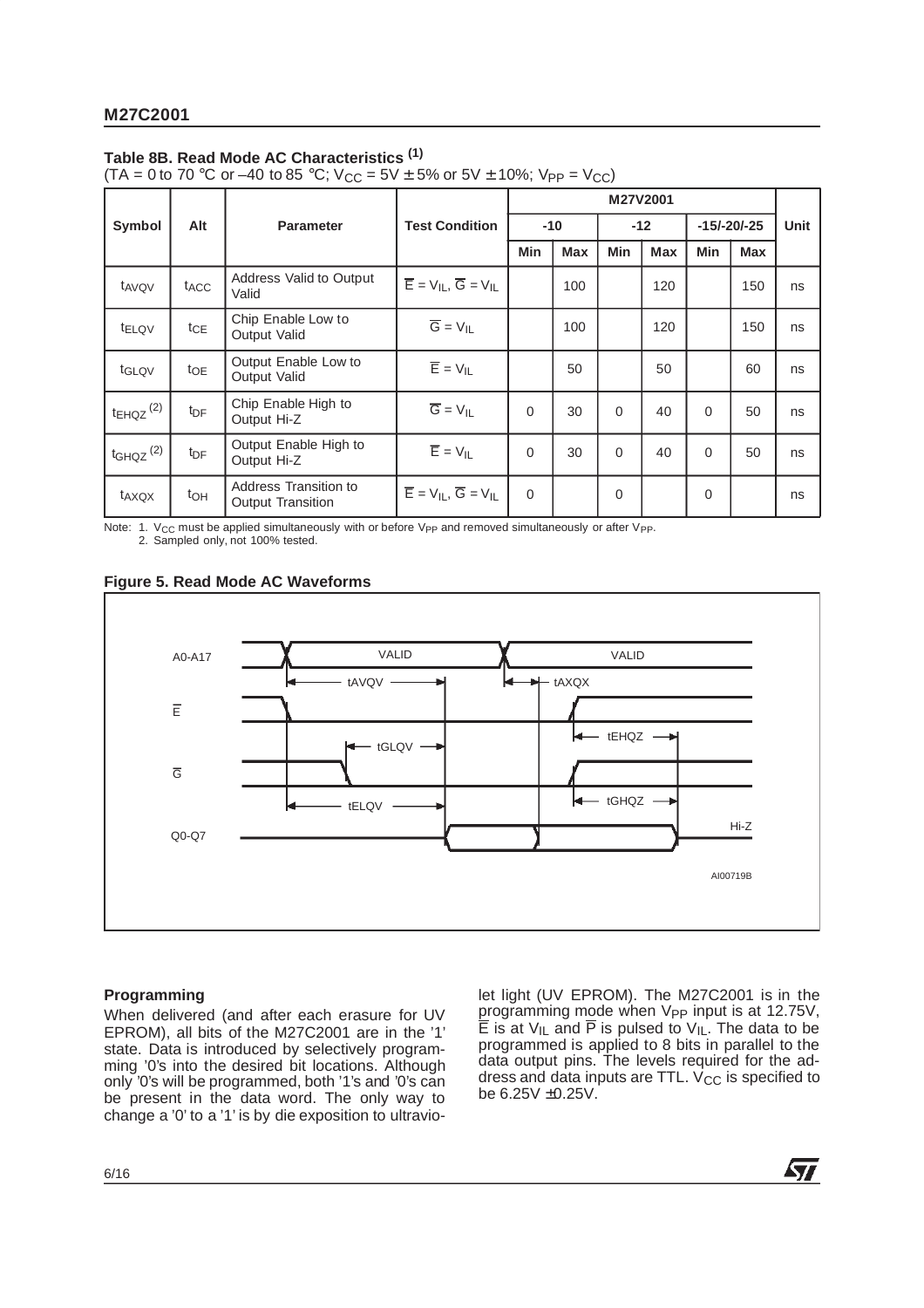# **Table 9. Programming Mode AC Characteristics (1)**

|--|

| Symbol          | <b>Parameter</b>          | <b>Test Condition</b>       | <b>Min</b> | <b>Max</b>     | Unit    |
|-----------------|---------------------------|-----------------------------|------------|----------------|---------|
| Iц              | Input Leakage Current     | $0 \leq V_{IN} \leq V_{IH}$ |            | ±10            | $\mu A$ |
| $I_{\rm CC}$    | <b>Supply Current</b>     |                             |            | 50             | mA      |
| I <sub>PP</sub> | <b>Program Current</b>    | $\overline{E}$ = $V_{IL}$   |            | 50             | mA      |
| $V_{IL}$        | Input Low Voltage         |                             | $-0.3$     | 0.8            | $\vee$  |
| V <sub>IH</sub> | Input High Voltage        |                             | 2          | $V_{CC}$ + 0.5 | $\vee$  |
| VOL             | <b>Output Low Voltage</b> | $I_{OL} = 2.1mA$            |            | 0.4            | $\vee$  |
| VOH             | Output High Voltage TTL   | $I_{OH} = -400 \mu A$       | 2.4        |                | $\vee$  |
| $V_{ID}$        | A9 Voltage                |                             | 11.5       | 12.5           | $\vee$  |

Note: 1. V<sub>CC</sub> must be applied simultaneously with or before V<sub>PP</sub> and removed simultaneously or after V<sub>PP</sub>.

# **Table 10. Programming Mode AC Characteristics (1)**

|  | $(T_A = 25 \text{ °C}; V_{CC} = 6.25V \pm 0.25V; V_{PP} = 12.75V \pm 0.25V)$ |  |
|--|------------------------------------------------------------------------------|--|
|--|------------------------------------------------------------------------------|--|

| Symbol                   | Alt              | <b>Parameter</b>                            | <b>Test Condition</b> | Min | <b>Max</b> | <b>Unit</b> |
|--------------------------|------------------|---------------------------------------------|-----------------------|-----|------------|-------------|
| t <sub>AVPL</sub>        | t <sub>AS</sub>  | Address Valid to Program Low                |                       | 2   |            | $\mu$ s     |
| tQVPL                    | tps              | Input Valid to Program Low                  |                       | 2   |            | μs          |
| tvPHPL                   | t <sub>VPS</sub> | V <sub>PP</sub> High to Program Low         |                       | 2   |            | $\mu$ s     |
| tvcHPL                   | tycs             | V <sub>CC</sub> High to Program Low         |                       | 2   |            | μs          |
| <b>tELPL</b>             | t <sub>CES</sub> | Chip Enable Low to Program Low              |                       | 2   |            | $\mu$ s     |
| <b>t</b> <sub>PLPH</sub> | t <sub>PW</sub>  | Program Pulse Width                         |                       | 95  | 105        | $\mu$ s     |
| <b>t</b> PHQX            | t <sub>DH</sub>  | Program High to Input Transition            |                       | 2   |            | $\mu$ s     |
| t <sub>QXGL</sub>        | t <sub>OES</sub> | Input Transition to Output Enable Low       |                       | 2   |            | $\mu$ s     |
| t <sub>GLQV</sub>        | $t_{OE}$         | Output Enable Low to Output Valid           |                       |     | 100        | ns          |
| $t$ GHQZ $(2)$           | t <sub>DFP</sub> | Output Enable High to Output Hi-Z           |                       | 0   | 130        | ns          |
| t <sub>GHAX</sub>        | t <sub>AH</sub>  | Output Enable High to Address<br>Transition |                       | 0   |            | ns          |

Note: 1.  $V_{CC}$  must be applied simultaneously with or before V<sub>PP</sub> and removed simultaneously or after V<sub>PP</sub>.<br>2. Sampled only, not 100% tested.

57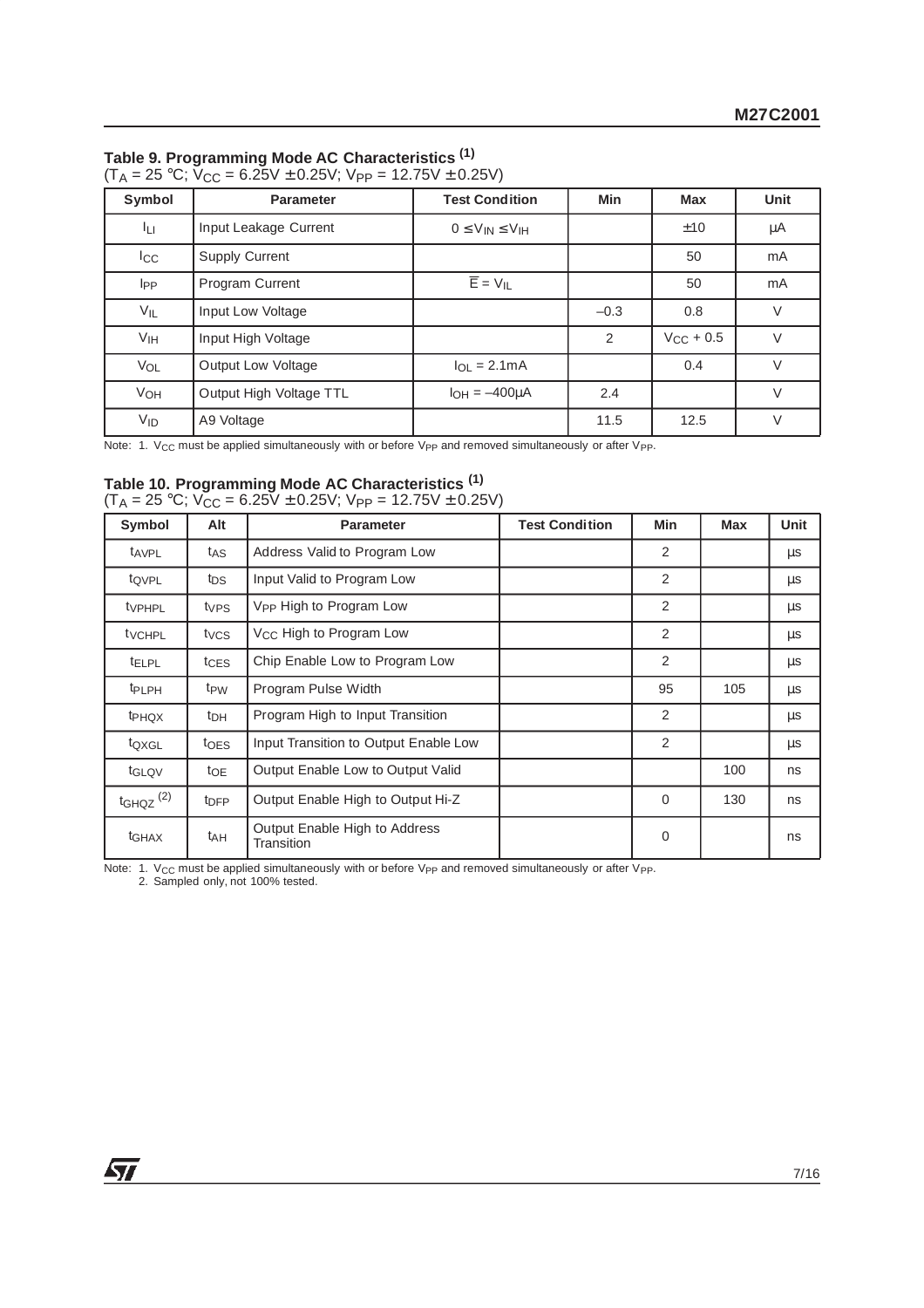

#### **Figure 6. Programming and Verify Modes AC Waveforms**

# **Figure 7. Programming Flowchart**



# **PRESTO II Programming Algorithm**

PRESTO II Programming Algorithm allows the whole array to be programmed with a guaranteed margin, in a typical time of 26.5 seconds. Programming with PRESTO II consists of applying a sequence of 100 $\mu$ s program pulses to each byte until a correct verify occurs (see Figure 7). During programming and verify operation, a MARGIN MODE circuit is automatically activated in order to guarantee that each cell is programmed with enough margin. No overprogram pulse is applied since the verify in MARGIN MODE provides the necessary margin to each programmed cell.

# **Program Inhibit**

Programming of multiple M27C2001s in parallel with different data is also easily accomplished. Except for  $\overline{E}$ , all like inputs including  $\overline{G}$  of the parallel M27C2001 may be common. A TTL low level pulse applied to a M27C2001's P input, with  $\overline{E}$  low and V<sub>PP</sub> at 12.75V, will program that M27C2001. A high level  $\overline{E}$  input inhibits the other M27C2001s from being programmed.

#### **Program Verify**

A verify (read) should be performed on the programmed bits to determine that they were correct-Iy programmed. The verify is accomplished with  $\overline{E}$ and  $\overline{G}$  at V<sub>IL</sub>,  $\overline{P}$  at V<sub>IH</sub>, V<sub>PP</sub> at 12.75V and V<sub>CC</sub> at 6.25V.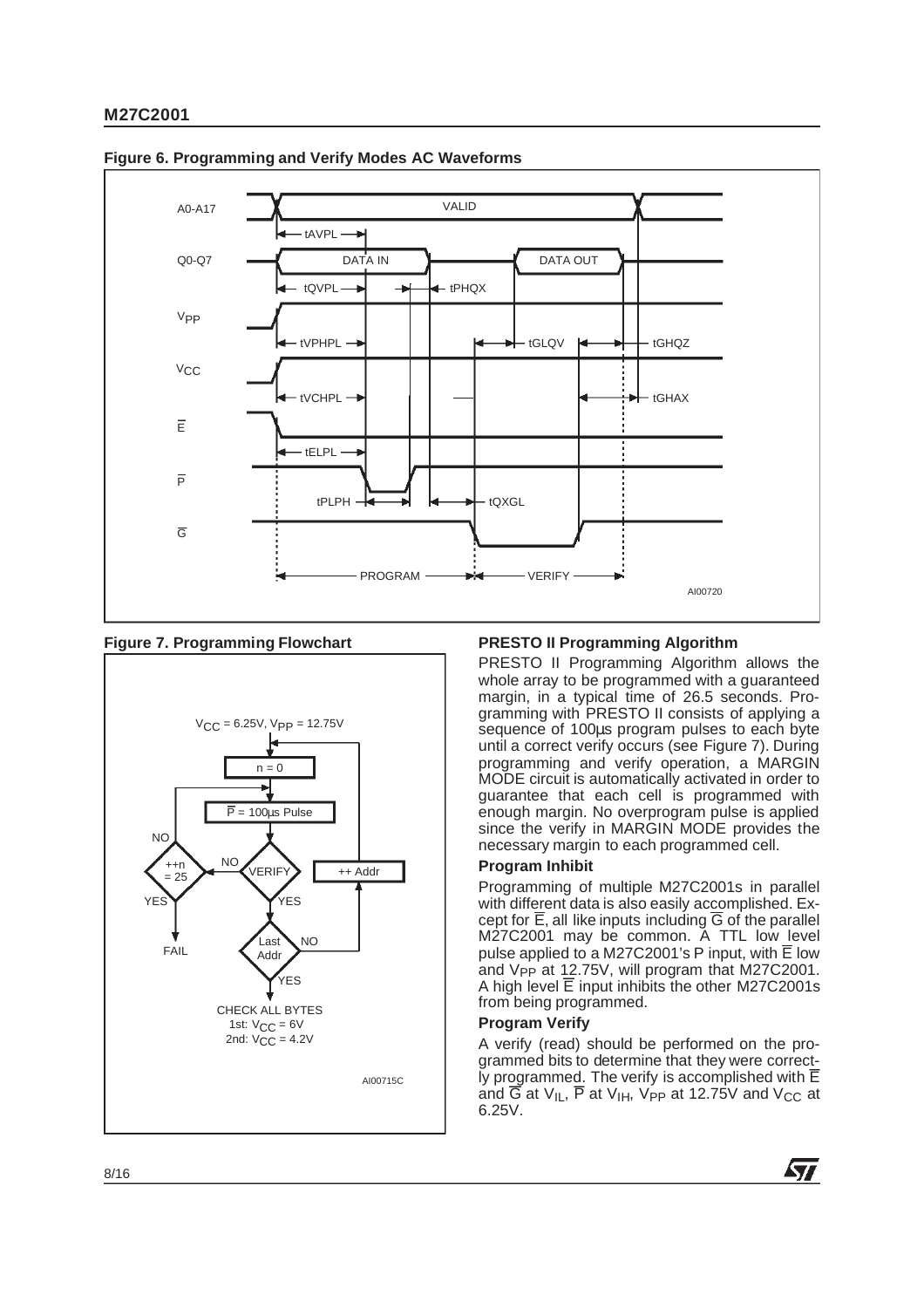#### **On-Board Programming**

The M27C2001 can be directly programmed in the application circuit. See the relevant Application Note AN620.

### **Electronic Signature**

The Electronic Signature (ES) mode allows the reading out of a binary code from an EPROM that will identify its manufacturer and type. This mode is intended for use by programming equipment to automatically match the device to be programmed with its corresponding programming algorithm. The ES mode is functional in the  $25^{\circ}$ C  $\pm$  5°C ambient temperature range that is required when programming the M27C2001. To activate the ES mode, the programming equipment must force 11.5V to 12.5V on address line A9 of the  $M27C2001$  with  $VPP=VCC=5V$ . Two identifier bytes may then be sequenced from the device outputs by toggling address line A0 from  $V_{IL}$  to  $V_{IH}$ . All other address lines must be held at  $V_{II}$  during Electronic Signature mode. Byte 0  $(A0=V_{II})$  represents the manufacturer code and byte 1  $(A0=V<sub>1H</sub>)$ the device identifier code. For the STMicroelectronics M27C2001, these two identifier bytes are given in Table 4 and can be read-out on outputs Q0 to Q7.

#### **ERASURE OPERATION (applies to UV EPROM)**

The erasure characteristics of the M27C2001 are such that erasure begins when the cells are exposed to light with wavelengths shorter than approximately 4000 Å. It should be noted that sunlight and some type of fluorescent lamps have wavelengths in the 3000-4000 Å range. Data shows that constant exposure to room level fluorescent lighting could erase a typical M27C2001 in about 3 years, while it would take approximately 1 week to cause erasure when exposed to direct sunlight. If the M27C2001 is to be exposed to these types of lighting conditions for extended periods of time, it is suggested that opaque labels be put over the M27C2001 window to prevent unintentional erasure. The recommended erasure procedure for the M27C2001 is exposure to short wave ultraviolet light which has wavelength of 2537 Å. The integrated dose (i.e. UV intensity x exposure time) for erasure should be a minimum of 15 W-sec/ $cm<sup>2</sup>$ . The erasure time with this dosage is approximately 15 to 20 minutes using an ultraviolet lamp with 12000  $\mu$ W/cm<sup>2</sup> power rating. The M27C2001 should be placed within 2.5 cm (1 inch) of the lamp tubes during the erasure. Some lamps have a filter on their tubes which should be removed before erasure.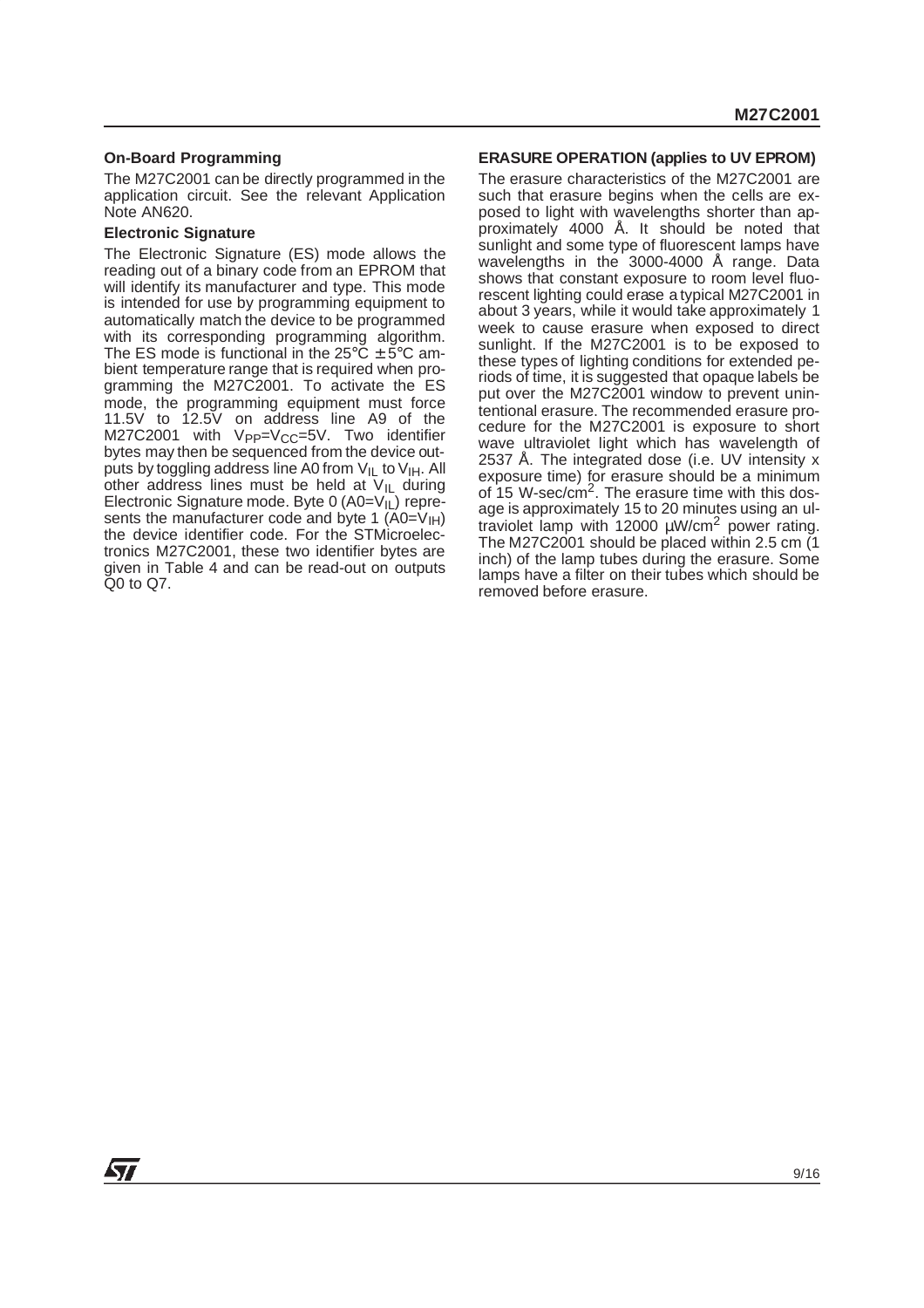### **Table 11. Ordering Information Scheme**

| Example:                     | M27C2001 | -55 X C<br>1<br>X |
|------------------------------|----------|-------------------|
| <b>Device Type</b>           |          |                   |
| M27                          |          |                   |
| <b>Supply Voltage</b>        |          |                   |
| $C = 5V$                     |          |                   |
| <b>Device Function</b>       |          |                   |
| $2001 = 2Mb, 256Kb x8$       |          |                   |
| <b>Speed</b>                 |          |                   |
| $-55^{(1)} = 55$ ns          |          |                   |
| $-70 = 70$ ns                |          |                   |
| $-80 = 80$ ns                |          |                   |
| $-90 = 90$ ns                |          |                   |
| $-10 = 100$ ns               |          |                   |
| <b>Not for New Design</b>    |          |                   |
| $-12 = 120$ ns               |          |                   |
| $-15 = 150$ ns               |          |                   |
| $-20 = 200$ ns               |          |                   |
| $-25 = 250$ ns               |          |                   |
| V <sub>CC</sub> Tolerance    |          |                   |
| $X = \pm 5\%$                |          |                   |
| blank = $\pm$ 10%            |          |                   |
| Package                      |          |                   |
| $F = FDIP32W$                |          |                   |
| $B =$ PDIP32                 |          |                   |
| $L = LCCC32W$                |          |                   |
| $C = P L C C 32$             |          |                   |
| $N = TSOP32: 8 \times 20$ mm |          |                   |
| <b>Temperature Range</b>     |          |                   |
| $1 = 0$ to 70 °C             |          |                   |
| $6 = -40$ to 85 °C           |          |                   |
| <b>Options</b>               |          |                   |

 $X =$  Additional Burn-in TR = Tape & Reel Packing

Note: 1. High Speed, see AC Characteristics section for further information.

For a list of available options (Speed, Package, etc...) or for further information on any aspect of this device, please contact the ST Sales Office nearest to you.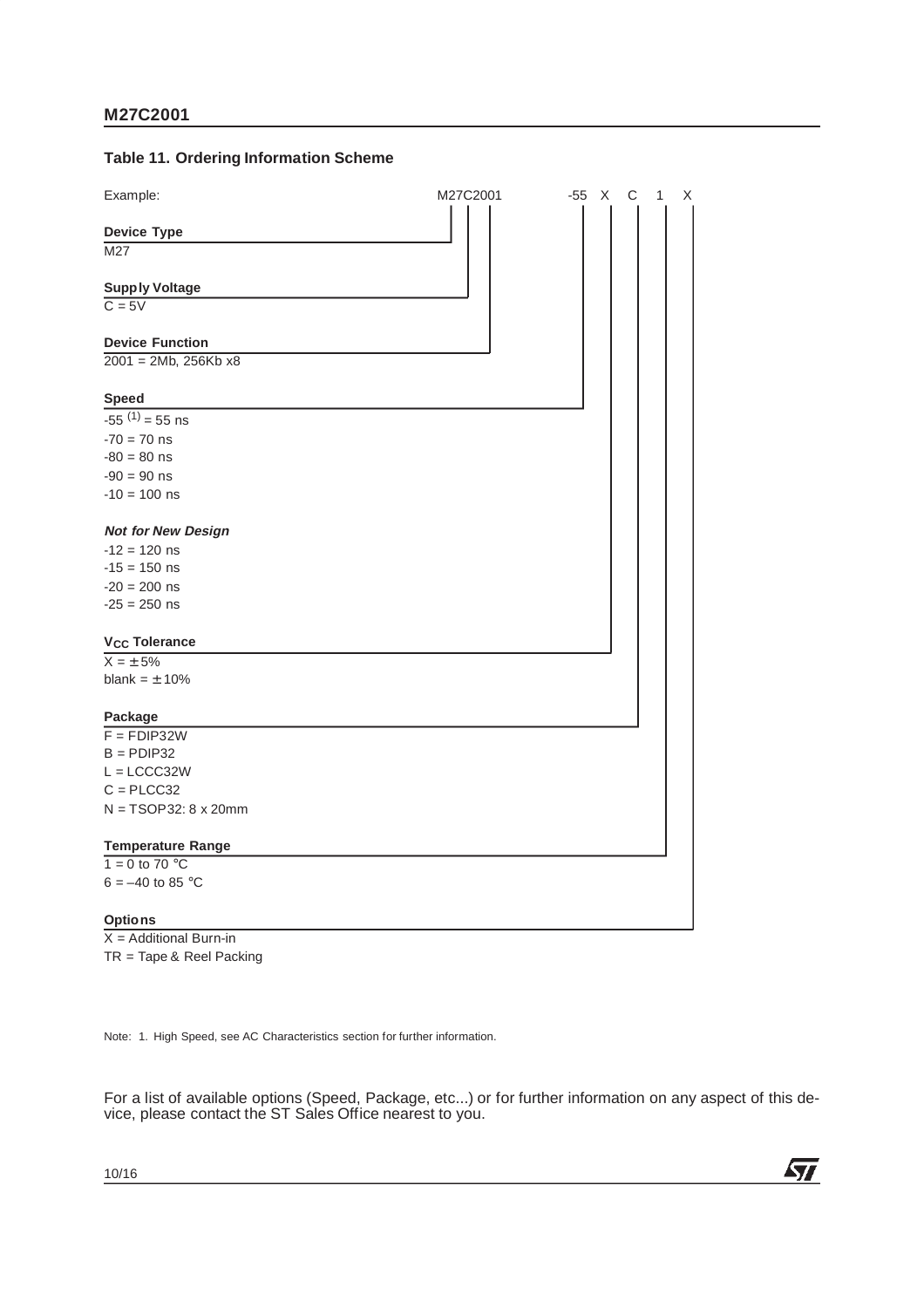| Symb                                             |            | mm                       |                          | inches     |                          |                          |  |
|--------------------------------------------------|------------|--------------------------|--------------------------|------------|--------------------------|--------------------------|--|
|                                                  | <b>Typ</b> | Min                      | Max                      | <b>Typ</b> | Min                      | Max                      |  |
| $\mathsf{A}$                                     |            |                          | 5.72                     |            |                          | 0.225                    |  |
| A <sub>1</sub>                                   |            | 0.51                     | 1.40                     |            | 0.020                    | 0.055                    |  |
| A2                                               |            | 3.91                     | 4.57                     |            | 0.154                    | 0.180                    |  |
| A <sub>3</sub>                                   |            | 3.89                     | 4.50                     |            | 0.153                    | 0.177                    |  |
| B                                                |            | 0.41                     | 0.56                     |            | 0.016                    | 0.022                    |  |
| <b>B1</b>                                        | 1.45       | $\overline{\phantom{0}}$ | $\overline{\phantom{m}}$ | 0.057      | $\overline{\phantom{m}}$ | $\overline{\phantom{m}}$ |  |
| $\mathbf C$                                      |            | 0.23                     | 0.30                     |            | 0.009                    | 0.012                    |  |
| D                                                |            | 41.73                    | 42.04                    |            | 1.643                    | 1.655                    |  |
| D <sub>2</sub>                                   | 38.10      | $\qquad \qquad -$        | $\overline{\phantom{m}}$ | 1.500      | $\qquad \qquad -$        | $\qquad \qquad -$        |  |
| Ε                                                | 15.24      | $\qquad \qquad -$        | $\overline{\phantom{0}}$ | 0.600      | $\overline{\phantom{m}}$ | $\qquad \qquad -$        |  |
| E1                                               |            | 13.06                    | 13.36                    |            | 0.514                    | 0.526                    |  |
| $\mathbf{e}% _{t}\left  \mathbf{1}\right\rangle$ | 2.54       | $\overline{\phantom{m}}$ | $\overline{\phantom{m}}$ | 0.100      | $\overline{\phantom{m}}$ | $\overline{\phantom{m}}$ |  |
| eA                                               | 14.99      | $\overline{\phantom{0}}$ | $\overline{\phantom{0}}$ | 0.590      | $\overline{\phantom{m}}$ | $\qquad \qquad -$        |  |
| eB                                               |            | 16.18                    | 18.03                    |            | 0.637                    | 0.710                    |  |
| L                                                |            | 3.18                     |                          |            | 0.125                    |                          |  |
| S                                                |            | 1.52                     | 2.49                     |            | 0.060                    | 0.098                    |  |
| Ø                                                | 7.11       | $\overline{\phantom{0}}$ | $\overline{\phantom{m}}$ | 0.280      | $\overline{\phantom{m}}$ | $\overline{\phantom{m}}$ |  |
| $\alpha$                                         |            | $4^{\circ}$              | $11^{\circ}$             |            | $4^{\circ}$              | $11^{\circ}$             |  |
| ${\sf N}$                                        |            | 32                       |                          |            | 32                       |                          |  |

**Table 12. FDIP32W - 32 pin Ceramic Frit-seal DIP, with window, Package Mechanical Data**

**Figure 8. FDIP32W - 32 pin Ceramic Frit-seal DIP, with window, Package Outline**

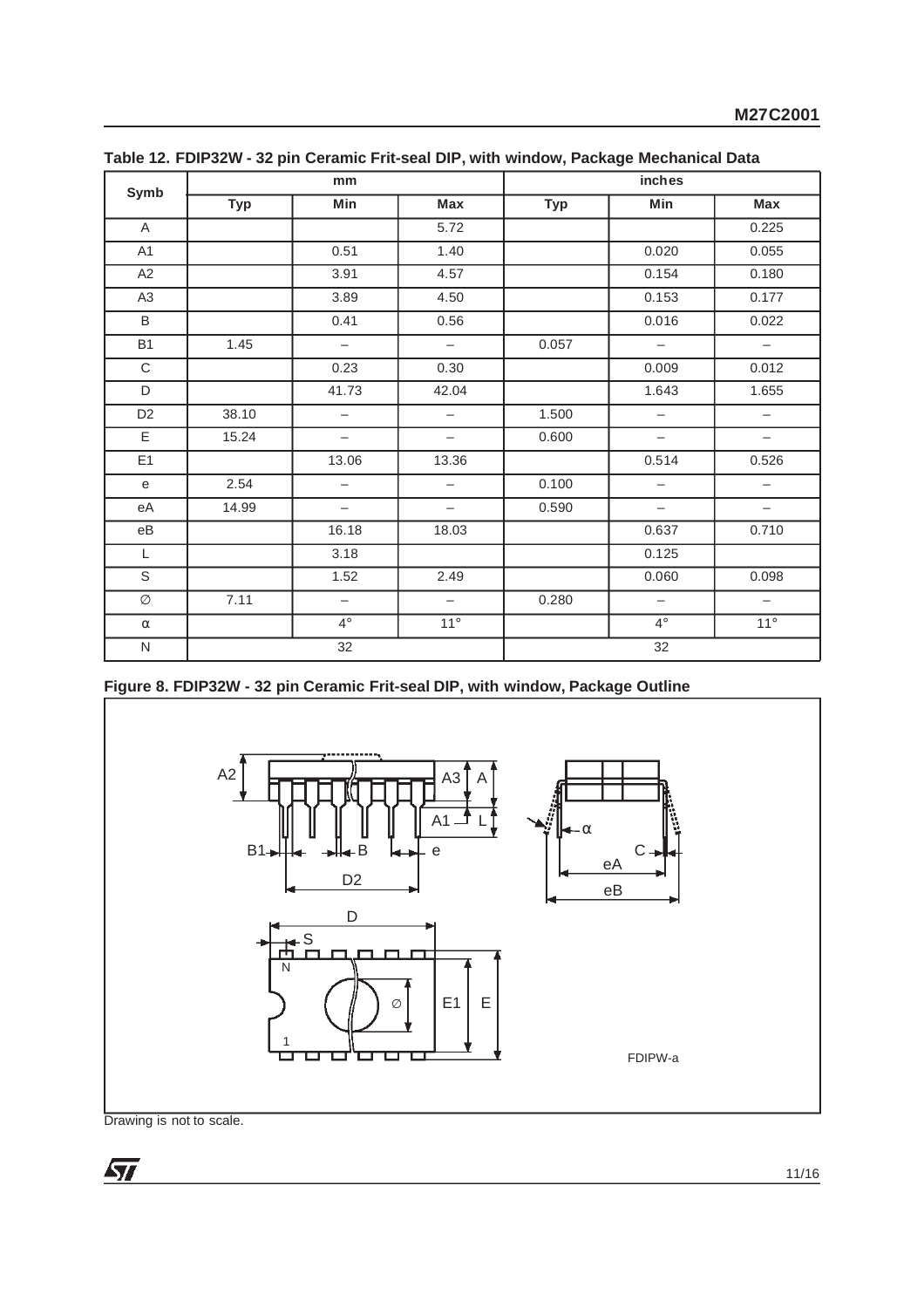| Symb                   |            | mm                       |                          | <b>inches</b> |                          |                          |  |
|------------------------|------------|--------------------------|--------------------------|---------------|--------------------------|--------------------------|--|
|                        | <b>Typ</b> | Min                      | Max                      | <b>Typ</b>    | Min                      | Max                      |  |
| A                      |            | $\qquad \qquad -$        | 5.08                     |               | $\overline{\phantom{m}}$ | 0.200                    |  |
| A1                     |            | 0.38                     | $\overline{\phantom{m}}$ |               | 0.015                    | $\overline{\phantom{a}}$ |  |
| A2                     |            | 3.56                     | 4.06                     |               | 0.140                    | 0.160                    |  |
| B                      |            | 0.38                     | 0.51                     |               | 0.015                    | 0.020                    |  |
| <b>B1</b>              | 1.52       | $\overline{\phantom{m}}$ | $\overline{\phantom{m}}$ | 0.060         | $\overline{\phantom{m}}$ | $\overline{\phantom{m}}$ |  |
| $\mathbf C$            |            | 0.20                     | 0.30                     |               | 0.008                    | 0.012                    |  |
| D                      |            | 41.78                    | 42.04                    |               | 1.645                    | 1.655                    |  |
| D <sub>2</sub>         | 38.10      | $\overline{\phantom{m}}$ | $\qquad \qquad -$        | 1.500         | $\overline{\phantom{m}}$ | $\overline{\phantom{m}}$ |  |
| E                      | 15.24      | $\overline{\phantom{m}}$ | $\qquad \qquad -$        | 0.600         | $\overline{\phantom{m}}$ | $\qquad \qquad -$        |  |
| E <sub>1</sub>         |            | 13.59                    | 13.84                    |               | 0.535                    | 0.545                    |  |
| e1                     | 2.54       | $\qquad \qquad -$        | -                        | 0.100         | $\overline{\phantom{m}}$ | $\qquad \qquad -$        |  |
| еA                     | 15.24      | $\overline{\phantom{0}}$ | $\overline{\phantom{0}}$ | 0.600         | $\overline{\phantom{m}}$ |                          |  |
| $\mathsf{e}\mathsf{B}$ |            | 15.24                    | 17.78                    |               | 0.600                    | 0.700                    |  |
| L                      |            | 3.18                     | 3.43                     |               | 0.125                    | 0.135                    |  |
| $\mathsf S$            |            | 1.78                     | 2.03                     |               | 0.070                    | 0.080                    |  |
| $\alpha$               |            | $0^{\circ}$              | $10^{\circ}$             |               | $0^{\circ}$              | $10^{\circ}$             |  |
| ${\sf N}$              | 32         |                          |                          | 32            |                          |                          |  |

|  |  |  | Table 13. PDIP32 - 32 lead Plastic DIP, 600 mils width, Package Mechanical Data |  |
|--|--|--|---------------------------------------------------------------------------------|--|
|  |  |  |                                                                                 |  |

# **Figure 9. PDIP32 - 32 lead Plastic DIP, 600 mils width, Package Outline**



 $\sqrt{2}$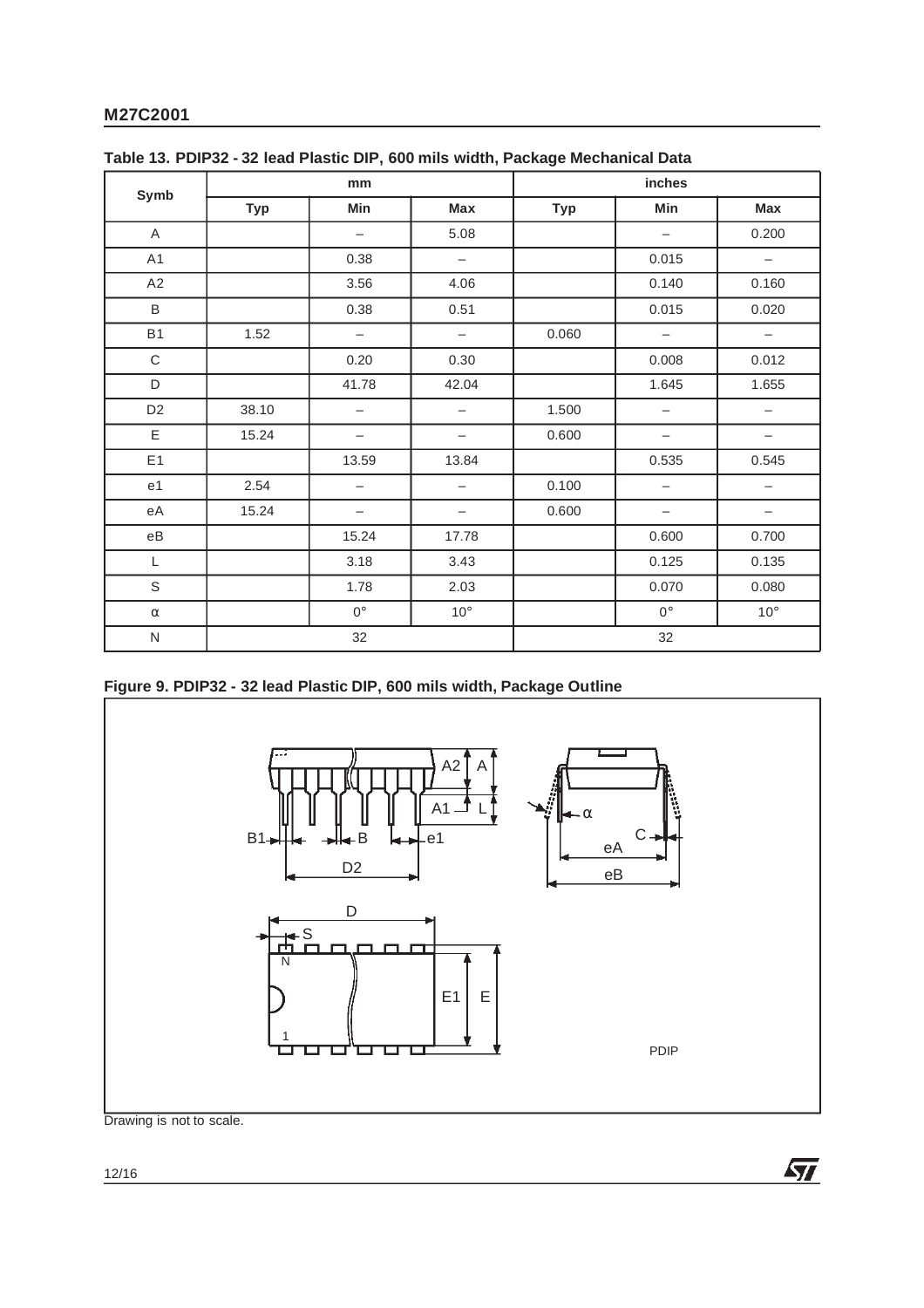| Symb           |            | mm                       |                          | inches     |                          |            |  |
|----------------|------------|--------------------------|--------------------------|------------|--------------------------|------------|--|
|                | <b>Typ</b> | Min                      | Max                      | <b>Typ</b> | Min                      | <b>Max</b> |  |
| $\overline{A}$ |            |                          | 2.28                     |            |                          | 0.090      |  |
| B              |            | 0.51                     | 0.71                     |            | 0.020                    | 0.028      |  |
| D              |            | 11.23                    | 11.63                    |            | 0.442                    | 0.458      |  |
| Ε              |            | 13.72                    | 14.22                    |            | 0.540                    | 0.560      |  |
| $\mathbf e$    | 1.27       | $\qquad \qquad -$        | $\overline{\phantom{0}}$ | 0.050      | $\overline{\phantom{0}}$ |            |  |
| e1             |            | 0.39                     | —                        |            | 0.015                    | —          |  |
| e2             | 7.62       | $\overline{\phantom{0}}$ | —                        | 0.300      | $\overline{\phantom{0}}$ |            |  |
| e3             | 10.16      |                          |                          | 0.400      |                          |            |  |
| h              | 1.02       | —                        | —                        | 0.040      | -                        |            |  |
| j              | 0.51       | —                        | —                        | 0.020      | —                        |            |  |
| L              |            | 1.14                     | 1.40                     |            | 0.045                    | 0.055      |  |
| L1             |            | 1.96                     | 2.36                     |            | 0.077                    | 0.093      |  |
| Κ              |            | 10.50                    | 10.80                    |            | 0.413                    | 0.425      |  |
| K <sub>1</sub> |            | 8.03                     | 8.23                     |            | 0.316                    | 0.324      |  |
| $\mathsf{N}$   |            | 32                       |                          |            | 32                       |            |  |

**Table 14. LCCC32W - 32 lead Leadless Ceramic Chip Carrier, with window, Package Mechanical Data**

# **Figure 10. LCCC32W - 32 lead Leadless Ceramic Chip Carrier, with window, Package Outline**



Drawing is not to scale.

 $\sqrt{27}$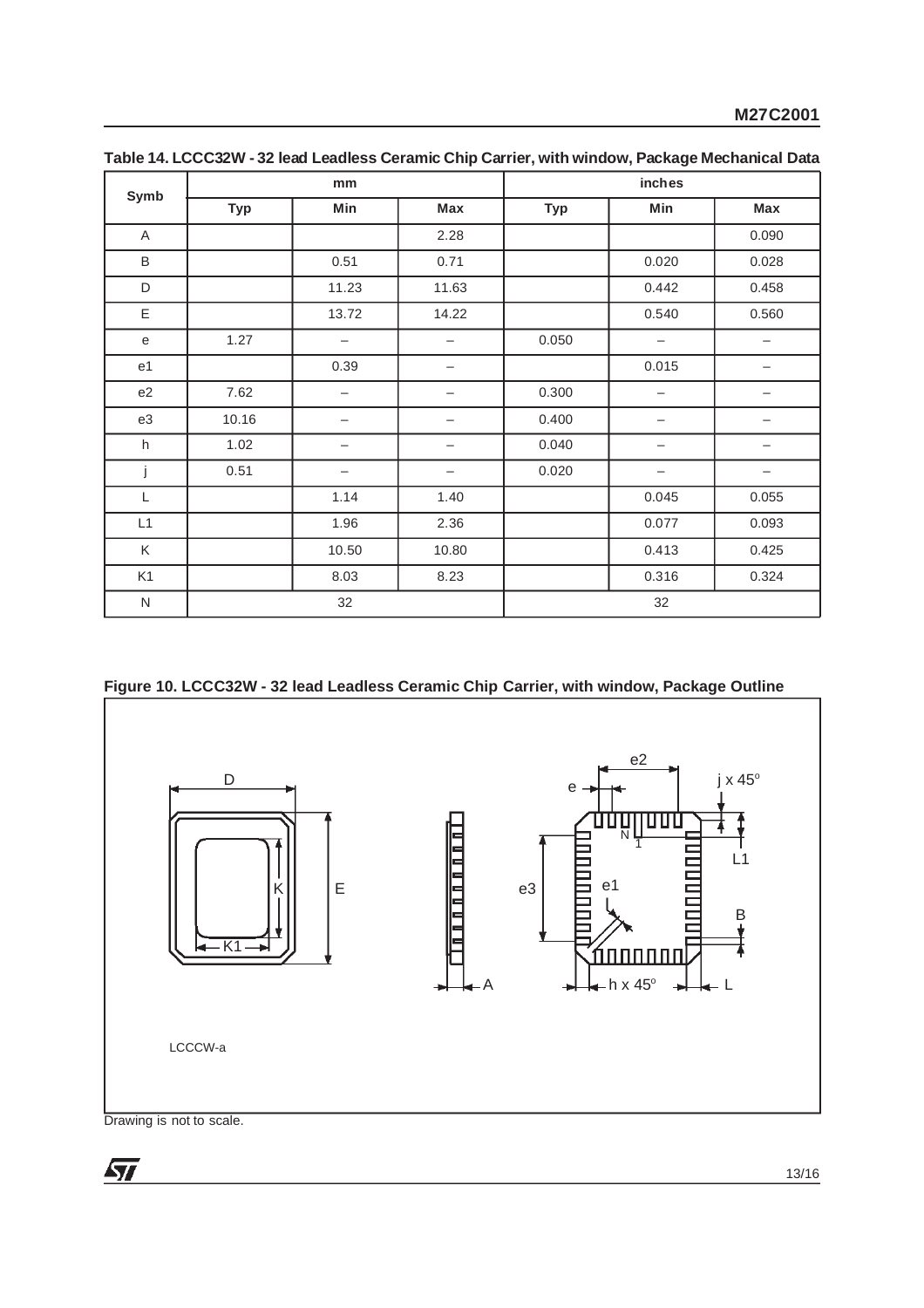| Symb                                       |                | mm                       |                          | inches         |                          |                          |  |
|--------------------------------------------|----------------|--------------------------|--------------------------|----------------|--------------------------|--------------------------|--|
|                                            | <b>Typ</b>     | Min                      | Max                      | <b>Typ</b>     | Min                      | Max                      |  |
| A                                          |                | 2.54                     | 3.56                     |                | 0.100                    | 0.140                    |  |
| A1                                         |                | 1.52                     | 2.41                     |                | 0.060                    | 0.095                    |  |
| A2                                         |                | $\qquad \qquad -$        | 0.38                     |                | $\overline{\phantom{m}}$ | 0.015                    |  |
| B                                          |                | 0.33                     | 0.53                     |                | 0.013                    | 0.021                    |  |
| <b>B1</b>                                  |                | 0.66                     | 0.81                     |                | 0.026                    | 0.032                    |  |
| D                                          |                | 12.32                    | 12.57                    |                | 0.485                    | 0.495                    |  |
| D <sub>1</sub>                             |                | 11.35                    | 11.56                    |                | 0.447                    | 0.455                    |  |
| D <sub>2</sub>                             |                | 9.91                     | 10.92                    |                | 0.390                    | 0.430                    |  |
| E                                          |                | 14.86                    | 15.11                    |                | 0.585                    | 0.595                    |  |
| E1                                         |                | 13.89                    | 14.10                    |                | 0.547                    | 0.555                    |  |
| E <sub>2</sub>                             |                | 12.45                    | 13.46                    |                | 0.490                    | 0.530                    |  |
| $\mathsf{e}% _{t}\left( \mathsf{e}\right)$ | 1.27           | $\overline{\phantom{m}}$ | $\overline{\phantom{m}}$ | 0.050          | $\overline{\phantom{m}}$ | $\overline{\phantom{m}}$ |  |
| F                                          |                | 0.00                     | 0.25                     |                | 0.000                    | 0.010                    |  |
| $\mathsf{R}$                               | 0.89           | $\overline{\phantom{a}}$ | $\qquad \qquad -$        | 0.035          | $\overline{\phantom{0}}$ | $\qquad \qquad -$        |  |
| N                                          | 32             |                          |                          | 32             |                          |                          |  |
| Nd                                         | $\overline{7}$ |                          |                          | $\overline{7}$ |                          |                          |  |
| Ne                                         |                | $\boldsymbol{9}$         |                          |                | $\boldsymbol{9}$         |                          |  |
| CP                                         |                |                          | 0.10                     |                |                          | 0.004                    |  |

| Table 15. PLCC32 - 32 lead Plastic Leaded Chip Carrier, rectangular, Package Mechanical Data |  |  |  |  |  |  |  |  |
|----------------------------------------------------------------------------------------------|--|--|--|--|--|--|--|--|
|----------------------------------------------------------------------------------------------|--|--|--|--|--|--|--|--|

# **Figure 11. PLCC32 - 32 lead Plastic Leaded Chip Carrier, rectangular, Package Outline**



 $\sqrt{2}$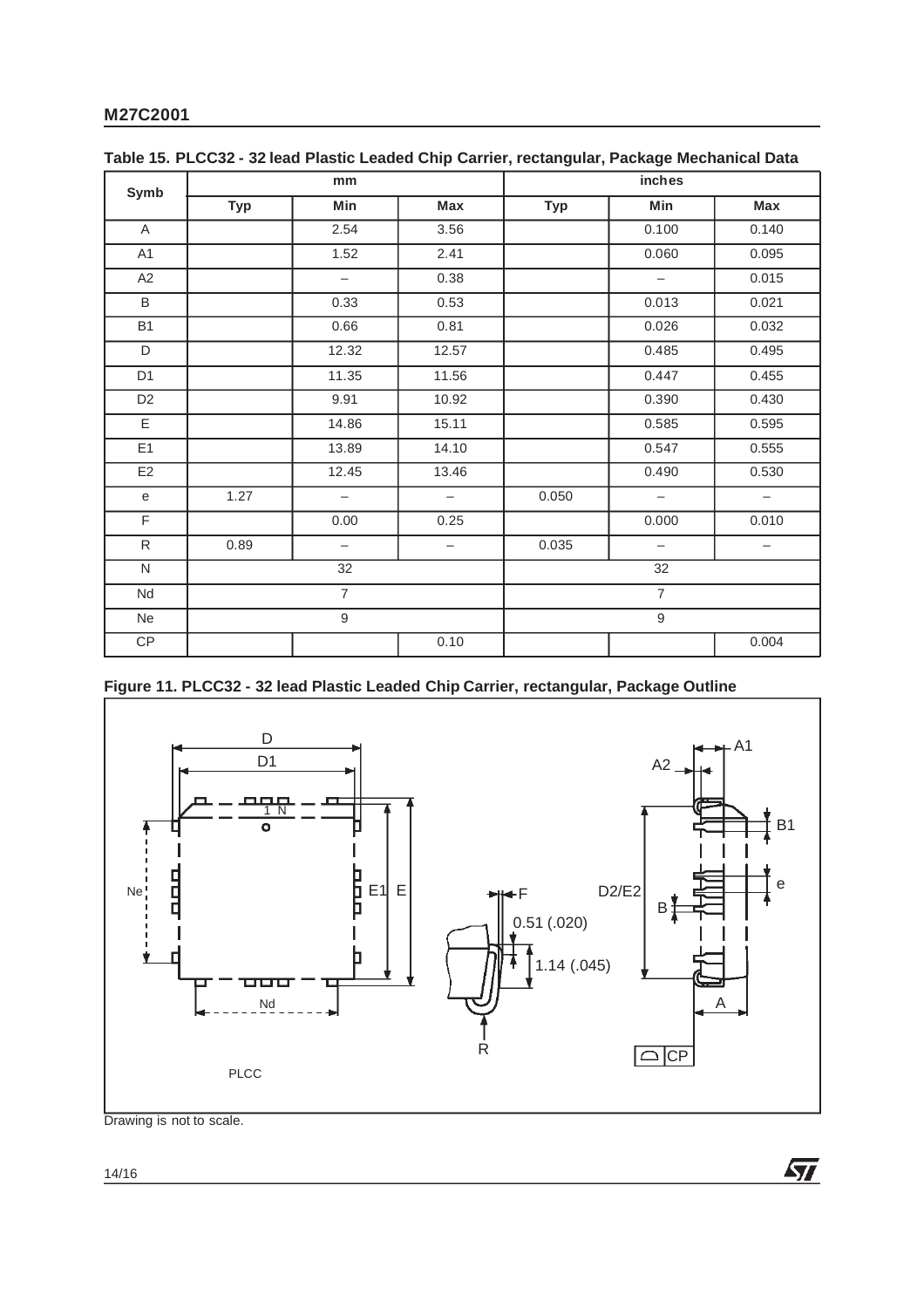|                |            | mm                       |                          | inches     |                          |                          |  |
|----------------|------------|--------------------------|--------------------------|------------|--------------------------|--------------------------|--|
| Symb           | <b>Typ</b> | Min                      | <b>Max</b>               | <b>Typ</b> | Min                      | Max                      |  |
| $\mathsf{A}$   |            |                          | 1.20                     |            |                          | 0.047                    |  |
| A <sub>1</sub> |            | 0.05                     | 0.15                     |            | 0.002                    | 0.007                    |  |
| A2             |            | 0.95                     | 1.05                     |            | 0.037                    | 0.041                    |  |
| B              |            | 0.15                     | 0.27                     |            | 0.006                    | 0.011                    |  |
| C              |            | 0.10                     | 0.21                     |            | 0.004                    | 0.008                    |  |
| D              |            | 19.80                    | 20.20                    |            | 0.780                    | 0.795                    |  |
| D <sub>1</sub> |            | 18.30                    | 18.50                    |            | 0.720                    | 0.728                    |  |
| Ε              |            | 7.90                     | 8.10                     |            | 0.311                    | 0.319                    |  |
| e              | 0.50       | $\overline{\phantom{a}}$ | $\overline{\phantom{a}}$ | 0.020      | $\overline{\phantom{a}}$ | $\overline{\phantom{a}}$ |  |
| L              |            | 0.50                     | 0.70                     |            | 0.020                    | 0.028                    |  |
| $\alpha$       |            | $0^{\circ}$              | $5^\circ$                |            | $0^{\circ}$              | $5^{\circ}$              |  |
| N              | 32         |                          |                          | 32         |                          |                          |  |
| <b>CP</b>      |            |                          | 0.10                     |            |                          | 0.004                    |  |

**Table 16. TSOP32 - 32 lead Plastic Thin Small Outline, 8 x 20mm, Package Mechanical Data**

**Figure 12. TSOP32 - 32 lead Plastic Thin Small Outline, 8 x 20mm, Package Outline**